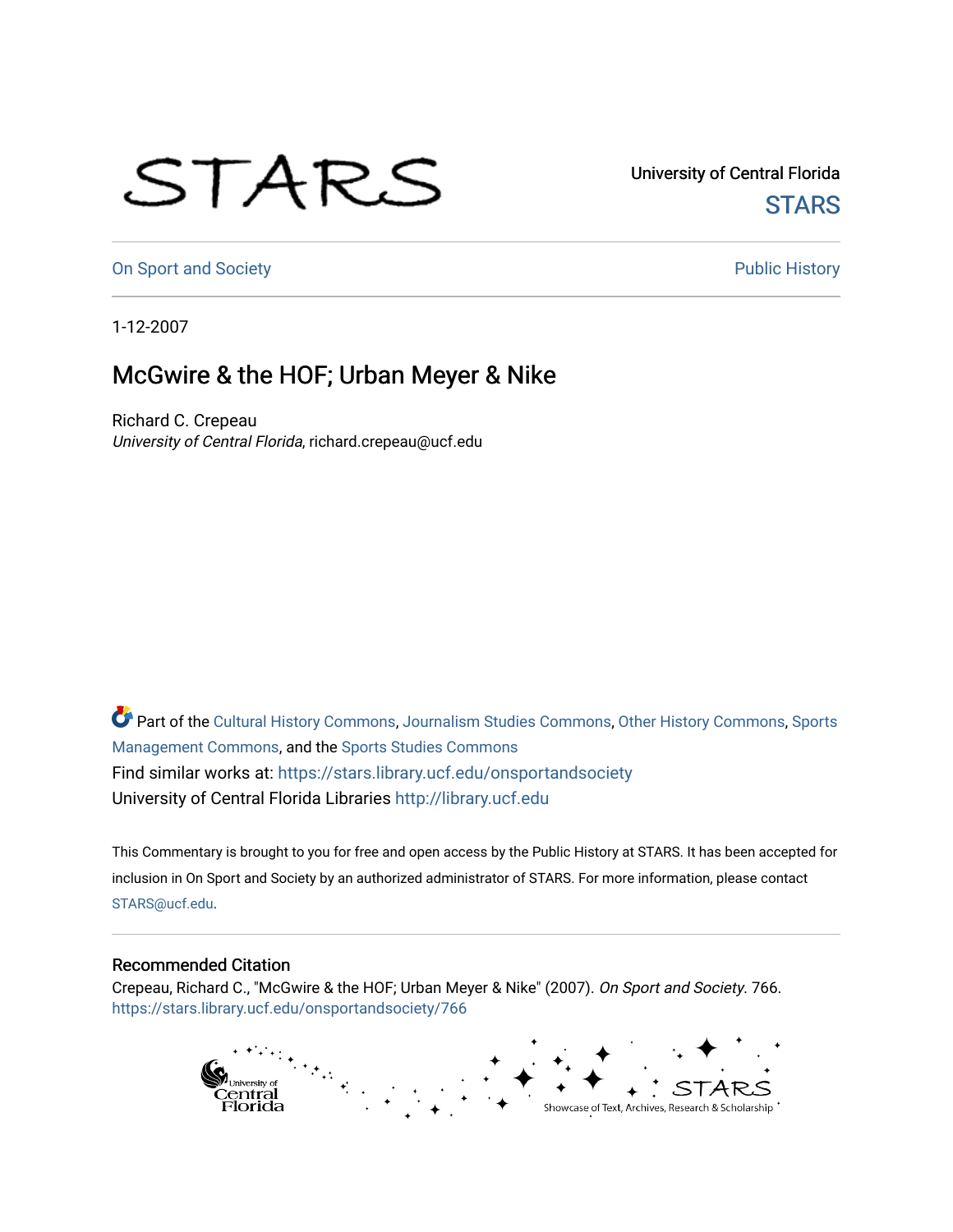## SPORT AND SOCIETY FOR H-ARETE McGwire & the HOF; Urban Meyer & Nike JANUARY 12, 2007

I assume that you are sleeping better knowing that the baseball writers of America have sent a message. What that message might be, I am not certain, but there is comfort in knowing that a message has been sent. This week's announcement of the Baseball Hall of Fame voting saw Mark McGwire, once regarded as a Hall of Fame lock, receiving only 23.5% of the votes from the writers.

Did this happen because McGwire used steroids? Maybe he did, and maybe he didn't. Nothing has been proven and, indeed, if he did use steroids that would not have violated baseball drug policy at the time. What he did use was androstenedione, a pre-steroid which was banned in many sports, but which was perfectly legal in baseball. It works much like a steroid and indeed this is why it is banned in many venues.

When Andro was found in Mark McGwire's locker, was there any suggestion that he was doing anything wrong? Very little. It did set off a brief discussion about banning Andro in baseball. This was followed by a discussion of other bodybuilding substances and supplements, such as Creatine, which was reported in wide use in sport. Sammy Sosa, McGwire's home-run-chase partner, was one who admitted to using Creatine.

Performance enhancement substances were out there aplenty, and we can assume that many were being used. Did anyone, at the time, suggest that Andro or Creatine invalidated Sosa and McGwire's home runs? If there was, it was largely unheard. On the contrary, the baseball writers and baseball executives were just pleased as punch that Big Mac and Sammy were "saving the game."

On the face of it then, it would seem that the Hall of Fame vote did not stem from a performance enhancement transgression. What then was this week's message sending about? Perhaps it was Mark McGwire's appearance before the Congressional Committee hearings in March of 2005. At this farcical "dog and pony show," McGwire refused, as he said, to talk about the past. It was his rather abstruse way of pleading the Fifth Amendment, which in my view he should have done, along with all players called before this fishing expedition and publicity stunt by Congress.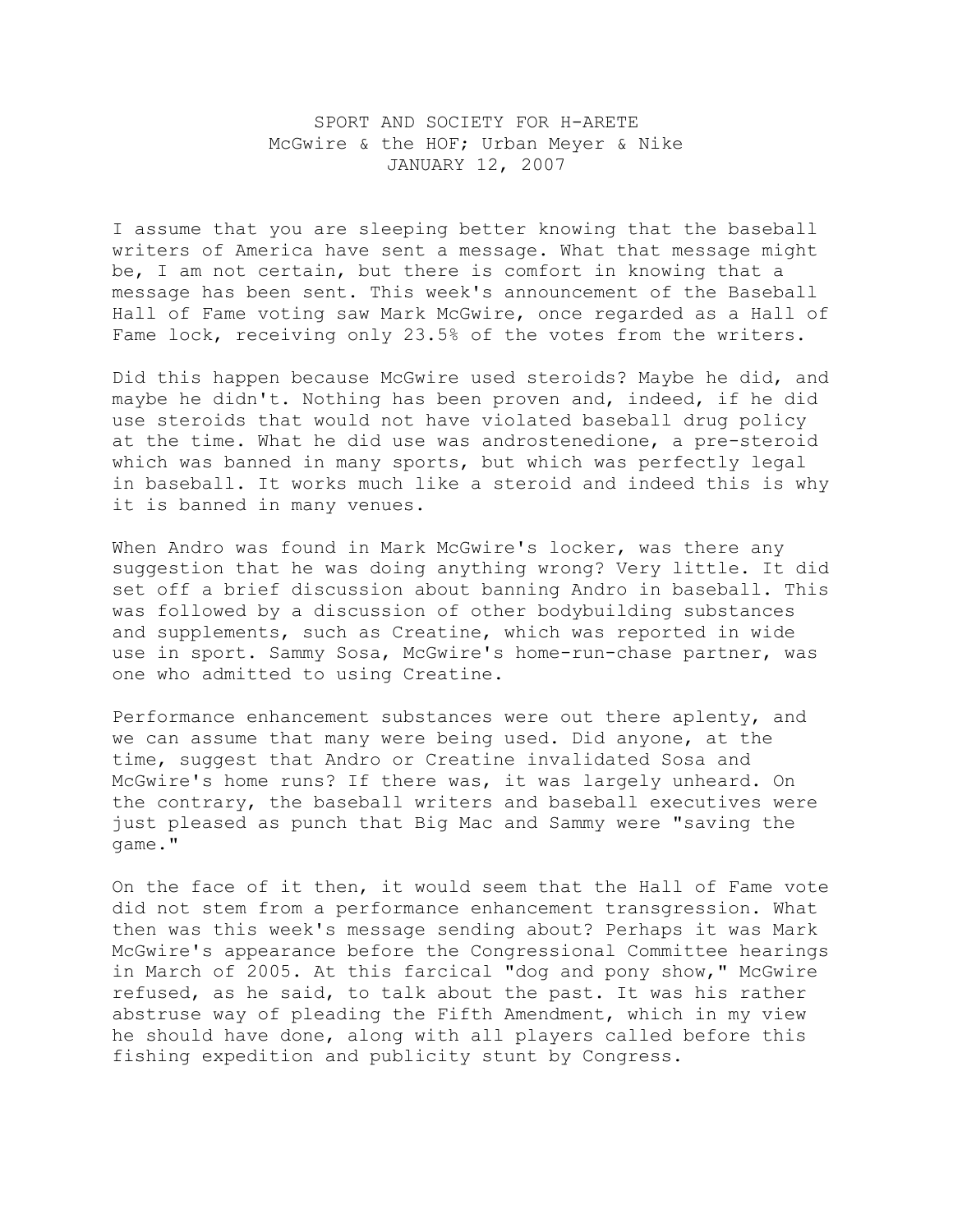For some reason McGwire's quasi-Fifth Amendment position infuriated sportswriters. I am not sure why. It reminded me of the hearings before Senator Joseph McCarthy when people took the Fifth Amendment, only to have the Senator denounce them as "Fifth Amendment Communists." It was a clever way of changing a constitutional protection into an admission of guilt. McCarthy used to say that these people refused to answer questions because to do so would prove their guilt. McGwire got the same treatment. Refusal to talk about the past was taken as evidence of guilt and steroid use, a reckless form of justice applied by less than brilliant writers and commentators. McGwire clearly is a "Fifth Amendment Steroid User."

What then is the message? Don't expect justice in the press. You are guilty without proof. Constitutional protections can't be used when dealing with baseball and steroids.

Furthermore, if we assume that McGwire, Bonds, Sosa, and a raft of other home run hitters used steroids, does that diminish their hitting achievements? How many pitchers used steroids or other performance enhancing substances, and would that negate any edge hitters might have gotten from steroids? We know now that pitchers test positive for illegal substances more frequently than hitters. We know that singles hitters are just as likely to use performance enhancement substances as power hitters. We know that marginal players are more likely to use performance enhancement drugs than the elite of the sport.

So why single out McGwire in this way? It is hypocritical in some cases, self-righteous in other cases, and just a simpleminded attack on constitutional rights in yet other instances. It was not a good day for Mark McGwire. It was not a good day for baseball. And it was not a good day for the Bill of Rights.

On another front, on Monday, the Florida Gators hammered the hapless Buckeyes from THE Ohio State University at THE University of Phoenix stadium. The most telling moment came in the post-game interview on FOX when Gator Coach Urban Meyer thanked two important contributors to the championship run: Gator Nation and Nike. Note also that the soon to canonized Pope Urban, during the interview, was wearing a black leather BCS championship jacket adorned with the Nike Swoosh. Those people at Nike don't miss a beat in the marketing game and that is no doubt why Meyer thanked them. Or did Pope Urban thank Nike because he pulls down a half-million dollars from Nike for his endorsement of their products?